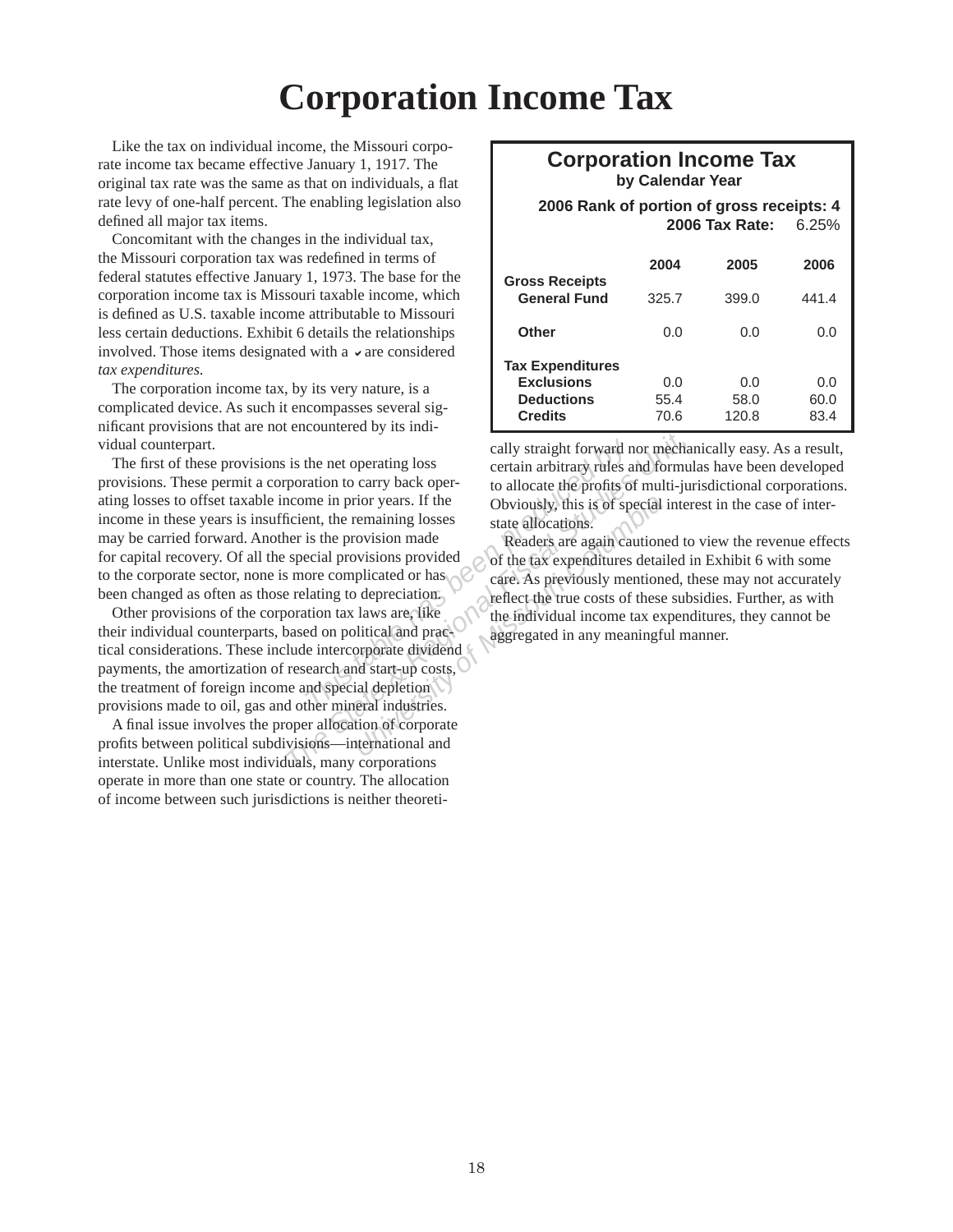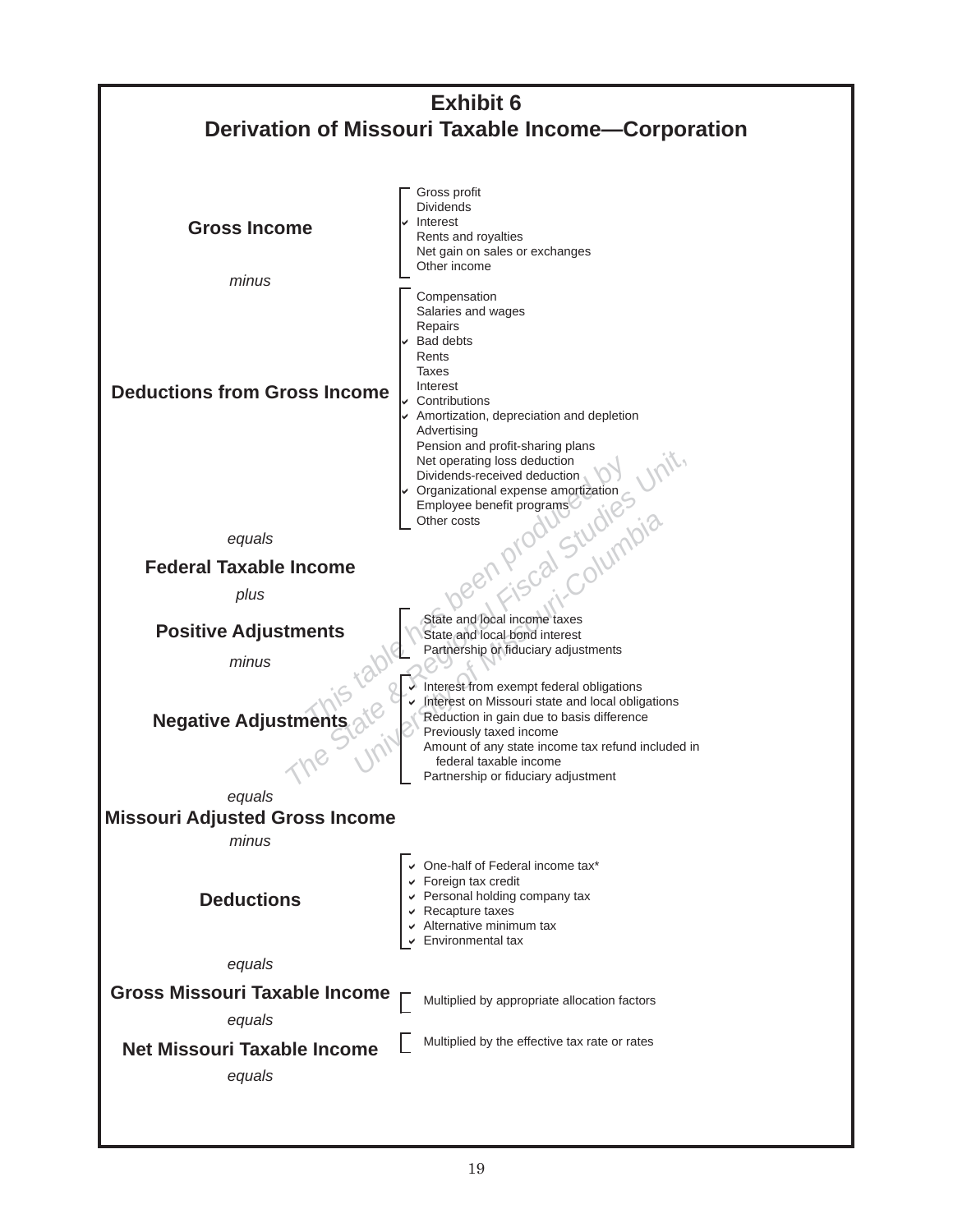|                                     | <b>Exhibit 6 (continued)</b>                                                                                                                                                                                                                                                                                                                                                                                                                                                                                                                                                                                                                                                                                                                                                                                                                                                                                                                                                                                                                                                                                                                                                             |
|-------------------------------------|------------------------------------------------------------------------------------------------------------------------------------------------------------------------------------------------------------------------------------------------------------------------------------------------------------------------------------------------------------------------------------------------------------------------------------------------------------------------------------------------------------------------------------------------------------------------------------------------------------------------------------------------------------------------------------------------------------------------------------------------------------------------------------------------------------------------------------------------------------------------------------------------------------------------------------------------------------------------------------------------------------------------------------------------------------------------------------------------------------------------------------------------------------------------------------------|
|                                     | <b>Derivation of Missouri Taxable Income-Corporation</b>                                                                                                                                                                                                                                                                                                                                                                                                                                                                                                                                                                                                                                                                                                                                                                                                                                                                                                                                                                                                                                                                                                                                 |
| <b>Gross Tax Due Before Credits</b> |                                                                                                                                                                                                                                                                                                                                                                                                                                                                                                                                                                                                                                                                                                                                                                                                                                                                                                                                                                                                                                                                                                                                                                                          |
| less                                |                                                                                                                                                                                                                                                                                                                                                                                                                                                                                                                                                                                                                                                                                                                                                                                                                                                                                                                                                                                                                                                                                                                                                                                          |
| <b>Credits</b>                      | $\overline{\mathsf{v}}$ Neighborhood assistance credit<br>↓ New or expanded business facility credit<br>Development reserve credit<br>v Wood energy credit<br>Agricultural unemployed persons credit<br>$\triangleright$ Seed capital credit<br>← Enterprise zone credit<br>Small business incubator credit<br>Infrastructure development credit<br>$\triangleright$ Export finance credit<br>Low income housing credit<br>Affordable housing credit<br>↓ Qualified research credit<br>Small business investment credit<br>Community bank investment credit<br>Higher education scholarship credit<br>Brownfield Tax Benefits Tax Credit<br>Business use incentives credit<br>v Youth opportunities credit<br>Charcoal producers credit<br>Historic preservation credit<br>$\vee$ Maternity home credit                                                                                                                                                                                                                                                                                                                                                                                  |
| This tab                            | Domestic violence shelter credit<br>↓ Sponsorship & mentoring credit<br>v Film production credit<br>V Wine & grape production credit<br>Advantage Missouri Program credit<br>Rebuilding communities tax credit<br>Missouri individual training account program credit<br>Transportation development credit<br>Agricultural product utilization contributor credit<br>Bank tax credit for S corp. shareholders<br><b>Ory fire hydrant credit</b><br>Family development account credit<br>$\vee$ New enterprise creation credit<br>New generation cooperative incentive credit<br>Remediation tax credit<br>Shared care credit<br>► Disabled Access credit<br>↓ Mature worker child care credit<br>↓ Strategic initiative investment income credit<br>► Rebuilding community/neighborhood preservation credit<br>$\triangleright$ Bank franchise credit<br>$\triangleright$ Demolition tax credit<br>$\triangleright$ Development tax credit<br>↓ New Enhanced Enterprise Zone Credit<br>Missouri Quality Jobs<br>Adoption Tax Credit<br>↓ Bond Enhancement Credit<br>Small Business Guaranty Fees<br>Skilled Development Credit<br>↓ Children In Crisis<br>↓ Residential Treatment Center |
| equals                              | ↓ Pregnancy Resource Center<br>► Family Farm Credit                                                                                                                                                                                                                                                                                                                                                                                                                                                                                                                                                                                                                                                                                                                                                                                                                                                                                                                                                                                                                                                                                                                                      |
| <b>Net Tax Due After Credits</b>    |                                                                                                                                                                                                                                                                                                                                                                                                                                                                                                                                                                                                                                                                                                                                                                                                                                                                                                                                                                                                                                                                                                                                                                                          |

*\*Prior to 1994 all federal income income taxes were deductible.*

D *- Tax expenditure*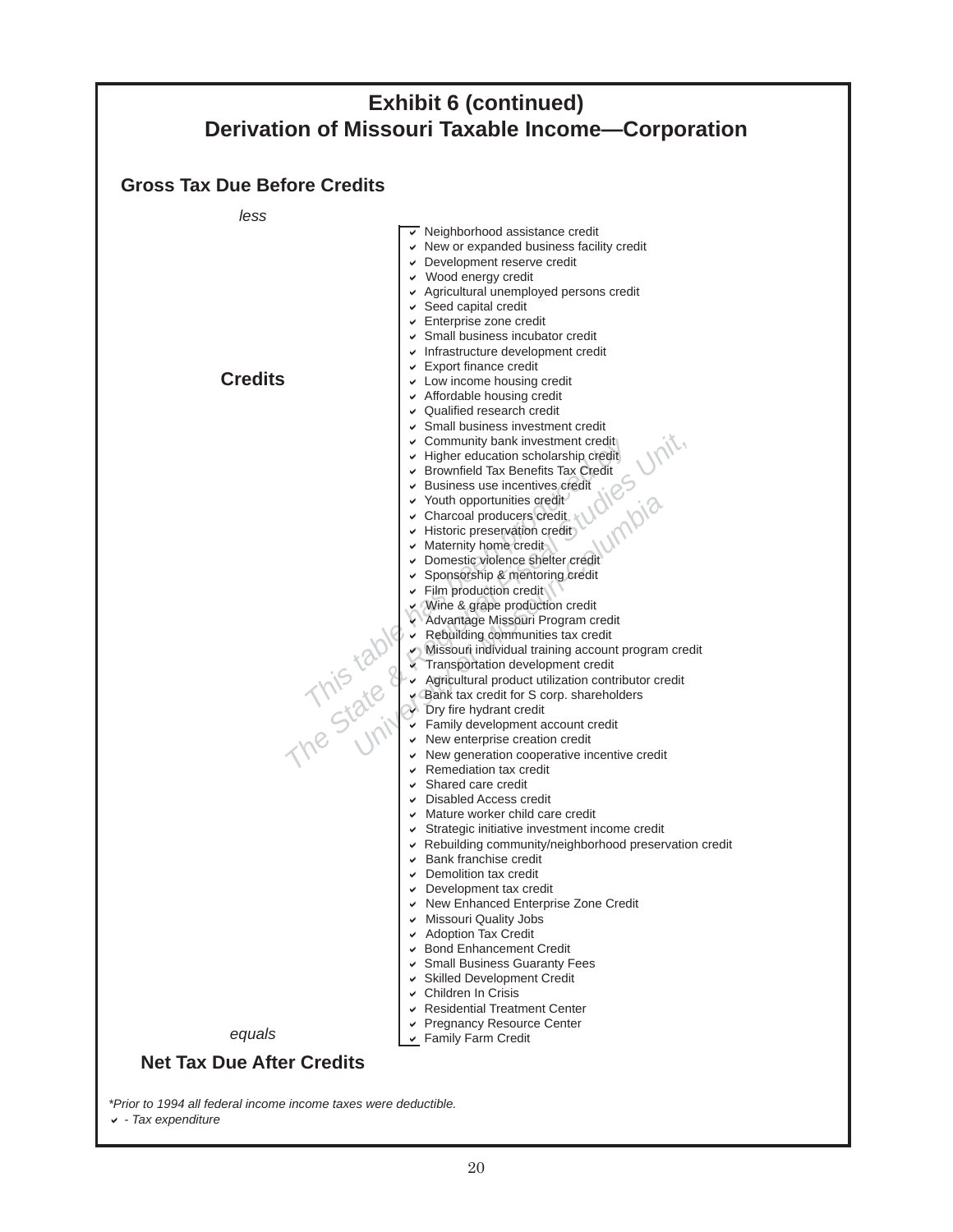|                                                                                                                                                                                                  |                   |         |                      | Exhibit 7 - Part 1            |                   |                    |                                       |                              |                                            |                                                                 |              |
|--------------------------------------------------------------------------------------------------------------------------------------------------------------------------------------------------|-------------------|---------|----------------------|-------------------------------|-------------------|--------------------|---------------------------------------|------------------------------|--------------------------------------------|-----------------------------------------------------------------|--------------|
|                                                                                                                                                                                                  | Corporation       | Income  |                      | Tax Expenditures<br>2001-2011 |                   |                    | - Missouri Statutes                   |                              |                                            |                                                                 |              |
|                                                                                                                                                                                                  | 2001              | 2002    | 2003R                | 2004R                         | 2005 <sup>P</sup> | 2006F              | 2007F                                 | 2008F                        | 2009F                                      | 2010F                                                           | <b>2011F</b> |
| <b>Deductions</b>                                                                                                                                                                                |                   |         |                      |                               |                   |                    |                                       |                              |                                            |                                                                 |              |
| Federal Income and Other Taxes<br>C.01                                                                                                                                                           | 50.0 <sup>F</sup> | 48.0F   | 52.0F                |                               | 58.0              | 60.0               | 63.0                                  |                              |                                            |                                                                 |              |
| Enterprise Zone Modifications<br>C.03                                                                                                                                                            | 2.9               |         | 0.08                 | 55.0<br>0.40                  | š                 |                    |                                       | ≨ ∗∘                         |                                            | ≨ *                                                             |              |
| Brownfield Income Modification<br>C.04                                                                                                                                                           | $\circ$           | $\circ$ | $\circ$              | $\circ$                       | $\circ$           | $\mathbf{x} \circ$ | $\mathbf{x} \circ$                    |                              |                                            | $\circ$                                                         |              |
| Mutual Fund Modification<br>C.05                                                                                                                                                                 | ☀                 | 13.0    | ₹                    | $\leq$                        | $\leq$            | $\leq$             | $\leq$                                | $\leq$                       | ≨ ∗∘≨                                      | $\leq$                                                          | ≨ ∗∘≨        |
|                                                                                                                                                                                                  |                   |         |                      |                               |                   |                    |                                       |                              |                                            |                                                                 |              |
| <b>Missouri Credits</b>                                                                                                                                                                          |                   |         |                      |                               |                   |                    |                                       |                              |                                            |                                                                 |              |
| Neighborhood Assistance<br><b>D.01</b>                                                                                                                                                           | 0.14              | 0.28    | 1.66                 | 1.26                          |                   | 1.29               | 1.28                                  | 1.26                         | 1.25                                       | 1.23                                                            | 1.22         |
| New or Expanded Business<br>D.02                                                                                                                                                                 | 0.46              |         | 4.42                 | 4.25                          | 2.53<br>7.20      | 3.84               | 3.76                                  | 3.69                         | 3.61                                       | 3.54                                                            |              |
| Development and Reserve<br>D.03                                                                                                                                                                  | 0.00              | 0.06    |                      | 0.57                          | 1.39              | 1.42               | 1.75                                  | 2.07                         | 2.40                                       | 2.73                                                            | 3.46<br>3.06 |
| Enterprise Zones<br>D.04                                                                                                                                                                         | 0.61              | 2.45    | 0.13                 | 15.68                         | 23.76             | 12.58              |                                       | 13.45                        | 13.87                                      | 14.33                                                           | 14.76        |
| Wood Energy<br>D.05                                                                                                                                                                              | 1.79              | 0.24    | 0.09                 | 0.37                          | 0.59              | 0.63               |                                       | 0.63                         | 0.63                                       | 0.63                                                            | 0.63         |
| Seed Capital Credit<br>D.06                                                                                                                                                                      | 0.00              | 0.01    | 0.15                 | 0.00                          | 0.00              | 0.03               | $13.02$<br>$0.63$<br>$0.03$<br>$0.74$ | 0.03                         | 0.03                                       | 0.03                                                            | 0.02         |
| Affordable Housing<br>D.08                                                                                                                                                                       | 0.21              | 0.03    | $\tilde{\mathbb{F}}$ | 1.37                          | 1.17              | 0.83               |                                       | 0.65                         | 0.56                                       | 0.47                                                            | 0.39         |
| Export Finance<br>D.09                                                                                                                                                                           | 0.00              | 0.00    | 0.00                 | 0.00                          | 0.00              | 0.00               | 0.00                                  | 0.00                         | 0.00                                       | 0.00                                                            | 0.00         |
| Missouri Low Income Housing<br>D.10                                                                                                                                                              | 3.56              | 5.83    | 5.47                 | 10.02                         | 17.71             | 12.84              |                                       |                              | 16.89                                      | 18.24                                                           | 19.59        |
| Small Business Incubator<br>$\overline{D}$ .11                                                                                                                                                   | 0.03              | 0.00    | 0.01                 | 0.04                          |                   |                    | $14.19$<br>0.04<br>0.62               | $15.54$<br>0.04<br>-1.49     |                                            |                                                                 | 0.05         |
| Infrastructure Development<br>D.12                                                                                                                                                               | 1.42              | 0.56    | $7.\overline{36}$    | 1.69                          | $0.03$<br>5.21    | $0.03$<br>$0.25$   |                                       |                              | 0.04<br>-2.36                              | 0.05                                                            | $-4.10$      |
| Qualified Research<br>D.13                                                                                                                                                                       | 0.11              | 0.88    |                      | 1.95                          | Ř                 |                    |                                       |                              |                                            |                                                                 |              |
| <b>SBIC</b><br>D.14                                                                                                                                                                              | ☀                 |         | 0.00                 |                               |                   | $-0.10$            |                                       |                              |                                            | $-0.23$                                                         | $-0.26$      |
| CDC/Community Banks<br>D.15                                                                                                                                                                      | 0.01              | 0.00    | 0.13                 |                               |                   | 0.03               |                                       |                              |                                            |                                                                 |              |
| Higher Education Scholarship<br>$\frac{6}{1}$<br>≏                                                                                                                                               | 0.00              | 0.00    | 0.00                 | 0.00                          | 0.88              | 0.00               |                                       |                              | 2000 8 8 7 8<br>2000 8 7 8 9<br>2000 8 9 0 | $0.888$<br>$0.0688$                                             |              |
| Brownfield Job/Investment Credits<br>Ξ<br>≏                                                                                                                                                      | 0.00              | 0.00    | 0.01                 | 1.99                          |                   | 3.10               |                                       |                              |                                            |                                                                 |              |
| <b>GTINB</b><br>$\frac{8}{18}$<br>≏                                                                                                                                                              | 1.92              | 0.00    | 5.21                 | 5.35<br>0.65                  | 6.35              | 6.11               |                                       |                              |                                            |                                                                 |              |
| Youth Opportunities<br>D.19                                                                                                                                                                      | 0.13              | 0.11    | 0.26                 |                               | 0.46              | 0.45               |                                       |                              |                                            | 0.58                                                            |              |
| Charcoal Producers<br>D.20                                                                                                                                                                       | 0.09              | 0.03    | 0.25                 | 0.03                          |                   | 0.15               |                                       |                              | 0.23                                       | 0.24<br>37.93                                                   |              |
| Historic Preservation<br>D.21                                                                                                                                                                    | 1.02              | 0.46    | 11.21                | 20.44                         | 39.62             | 25.44              | 28.56                                 | $37.88$<br>$0.020$<br>$0.00$ | 34.80                                      |                                                                 | 41.05        |
| Maternity Home<br>D.22                                                                                                                                                                           | 0.06              | 0.03    | 0.06                 | 0.02                          | 0.07              | 0.07               |                                       |                              | $8882$<br>$00000$                          | $\begin{array}{c} 0.01000 \\ 0.01000 \\ 0.01000 \\ \end{array}$ |              |
| Shelter for Victims of Domestic Viol<br>D.23                                                                                                                                                     | 0.01              | 0.01    | 0.02                 | 0.01                          | 0.01              | 0.02               | 0.02                                  |                              |                                            |                                                                 |              |
| Sponsorship and Mentoring<br>D.24                                                                                                                                                                | 0.00              | 0.00    | 0.00                 | 0.00                          | 0.00              | 0.00               |                                       |                              |                                            |                                                                 |              |
| Film Production<br>D.25                                                                                                                                                                          | 0.07              | 0.00    | 0.00                 | 0.09                          | 0.12              | 0.00000            | 0.10                                  | 0.11                         |                                            |                                                                 |              |
| Wine and Grape Production<br>D.26                                                                                                                                                                | 0.00              | 0.00    | 0.00                 | 0.00                          |                   |                    | 0.00                                  | 0.00                         | 0.00                                       |                                                                 |              |
| Advantage Missouri Program<br>D.27                                                                                                                                                               | 0.00              | 0.00    | 0.00                 | 0.00                          | 0.00              | 0.00               | 0.32                                  | 0.00                         | 0.00                                       | 0.34                                                            |              |
| Rebuilding Communities<br>D.28                                                                                                                                                                   | 0.02              | 0.02    | 0.23                 | 0.11                          | 0.24              | 0.31               |                                       | 0.32                         | 0.33                                       |                                                                 |              |
| Missouri Individual Training Account<br>D.29                                                                                                                                                     | 0.00              | 0.00    | 0.00                 |                               |                   |                    |                                       |                              |                                            |                                                                 |              |
| <b>Transportation Development</b><br>D.30                                                                                                                                                        | 0.00              | 0.00    | 0.01                 | 0.34                          | 0.12              | 0.27               | 0.32                                  | 0.38                         | 0.44                                       | 0.50                                                            |              |
| Agricultural Product Utilization Con<br>D.34                                                                                                                                                     | 0.90              | 0.27    | 0.53                 | 0.35                          | 0.62              | 0.69               | 0.76                                  | 0.83                         | 0.91                                       | 0.98                                                            |              |
| Bank Tax Credit for S-Corp<br>35<br>$\Box$                                                                                                                                                       | 0.00              | 0.00    | 0.00                 | 0.00                          | 0.00              | 0.00               | 0.00                                  | 0.00                         | 0.00                                       | 0.00                                                            | 0.888        |
| See Appendix IV for information on D.31, D.32, and D.33.                                                                                                                                         |                   |         |                      |                               |                   |                    |                                       |                              |                                            |                                                                 |              |
|                                                                                                                                                                                                  |                   |         |                      |                               |                   |                    |                                       |                              |                                            |                                                                 |              |
| Figures in millions of dollars; x = Not applicable, * = Less than \$5,000; F = Forecasted numbers; P = Preliminary numbers; R = Revised numbers; NA = Not available;<br>sale repealed or expired |                   |         |                      |                               |                   |                    |                                       |                              |                                            |                                                                 |              |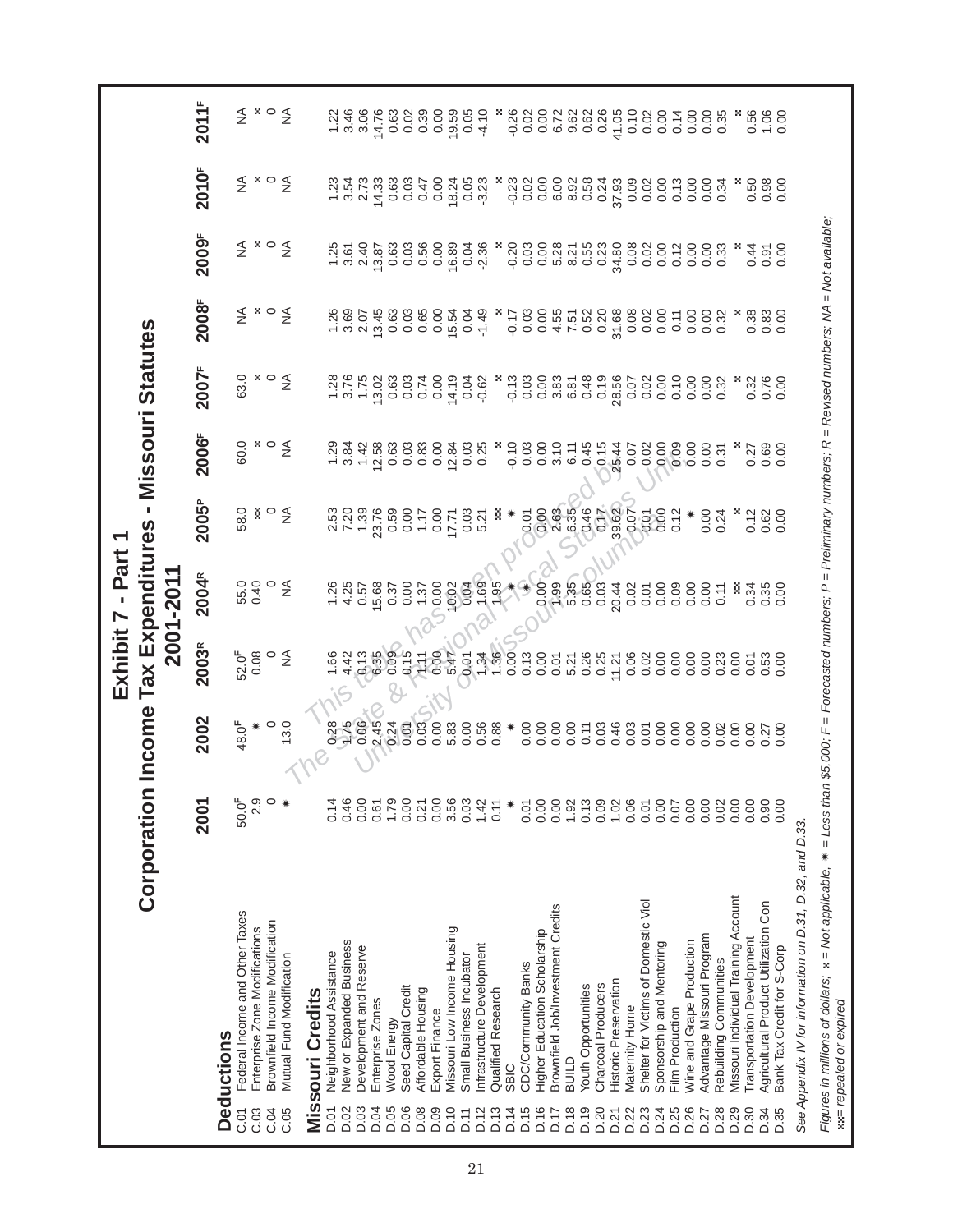|    |                                                                                                              | Corporation                                                                                                                                                                                                                                                                                                                                                                                         |                                                                                                           | Income Tax Expenditures - Missouri Statutes                                                                 | Exhibit 7 - Part 1 (continued)                                                        | 2001-2011                                                                                                                    |                                                                                                                                                |                                                                                                                 |                                                                                                         |                                                                                                        |                                                                                                        |                                                                                                          |                                                                                                         |
|----|--------------------------------------------------------------------------------------------------------------|-----------------------------------------------------------------------------------------------------------------------------------------------------------------------------------------------------------------------------------------------------------------------------------------------------------------------------------------------------------------------------------------------------|-----------------------------------------------------------------------------------------------------------|-------------------------------------------------------------------------------------------------------------|---------------------------------------------------------------------------------------|------------------------------------------------------------------------------------------------------------------------------|------------------------------------------------------------------------------------------------------------------------------------------------|-----------------------------------------------------------------------------------------------------------------|---------------------------------------------------------------------------------------------------------|--------------------------------------------------------------------------------------------------------|--------------------------------------------------------------------------------------------------------|----------------------------------------------------------------------------------------------------------|---------------------------------------------------------------------------------------------------------|
|    |                                                                                                              |                                                                                                                                                                                                                                                                                                                                                                                                     | 2001                                                                                                      | 2002                                                                                                        | 2003R                                                                                 | 2004R                                                                                                                        | 2005 <sup>P</sup>                                                                                                                              | 2006 <sup>F</sup>                                                                                               | 2007F                                                                                                   | 2008F                                                                                                  | 2009F                                                                                                  | 2010F                                                                                                    | 2011F                                                                                                   |
| 22 | D.36<br>D.38<br>D.39<br>D.45<br>D.46<br>D.48<br>D.49<br>D.50<br>D.40<br>D.42<br>D.43<br>D.44<br>D.47<br>D.37 | New Generation Cooperative Incentive<br>Family Development Account<br>Strategic Intiative Investment<br>Neighborhood Preservation<br>Mature Worker Child Care<br>Remediation (Brownfield)<br>Special Needs Adoption<br>Development Tax Credit<br>Enterprise Creation<br><b>Missouri Credits</b><br><b>Disabled Access</b><br>Dry Fire Hydrant<br>Bank Franchise<br><b>Shared Care</b><br>Demolition | 0.63<br>2.00<br>0.10<br>0.44<br>0.00<br>0.00<br>0.00<br>0.00<br>0.56<br>0.00<br>0.00<br>0.08<br>0.00<br>☀ | 0.12<br>0.00<br>$*$<br>2.00<br>0.63<br>0.00<br>0.00<br>0.00<br>0.00<br>0.66<br>0.00<br>0.00<br>0.00<br>0.00 | 0.00<br>0.00<br>8800<br>0.29<br>0.02<br>1.00<br>0.64<br>14.25<br>0.00<br>0.00<br>0.61 | 0.00<br>0.00<br>0.00<br>Ř<br>0.00<br>0.62<br>0.70<br>5.55<br>0.00<br>0.31<br>$\sqrt{3}$ .27<br>×<br>☀<br>vay<br><b>Nisst</b> | t <sup>cal Studies</sup><br>Columbia<br>1.19<br>×<br>0.00<br>1.69<br>0.00<br>0.82<br>×<br>0.00<br>4.72<br>0.00<br>0.02<br>1.77<br>0.61<br>0.01 | Unit.<br>0.80<br>0.93<br>0.00<br>1.39<br>×<br>1.94<br>0.00<br>0.00<br>×<br>0.85<br>7.16<br>0.00<br>0.02<br>0.01 | 0.84<br>1.05<br>2.26<br>0.00<br>1.69<br>7.89<br>0.00<br>×<br>0.00<br>0.00<br>×,<br>0.95<br>0.02<br>0.01 | 1.99<br>×<br>0.00<br>×<br>0.00<br>1.05<br>8.62<br>0.00<br>1.17<br>0.00<br>0.87<br>2.57<br>0.03<br>0.01 | 2.89<br>2.29<br>1.14<br>9.35<br>×<br>1.29<br>0.00<br>×<br>0.00<br>0.00<br>0.91<br>0.00<br>0.03<br>0.01 | 2.59<br>3.20<br>×,<br>0.00<br>1.24<br>10.08<br>0.00<br>×<br>0.95<br>0.00<br>1.41<br>0.00<br>0.03<br>0.01 | 0.00<br>0.00<br>2.89<br>1.33<br>0.00<br>×<br>0.98<br>1.53<br>0.00<br>0.03<br>×<br>10.81<br>3.51<br>0.01 |
|    |                                                                                                              | Figures in millions of dollars; x = Not applicable, * = Less than \$5,000; F = Forecasted numbers; P = Preliminary numbers; R = Revised numbers; NA = Not available;<br>sat repealed or expired                                                                                                                                                                                                     |                                                                                                           |                                                                                                             |                                                                                       |                                                                                                                              |                                                                                                                                                |                                                                                                                 |                                                                                                         |                                                                                                        |                                                                                                        |                                                                                                          |                                                                                                         |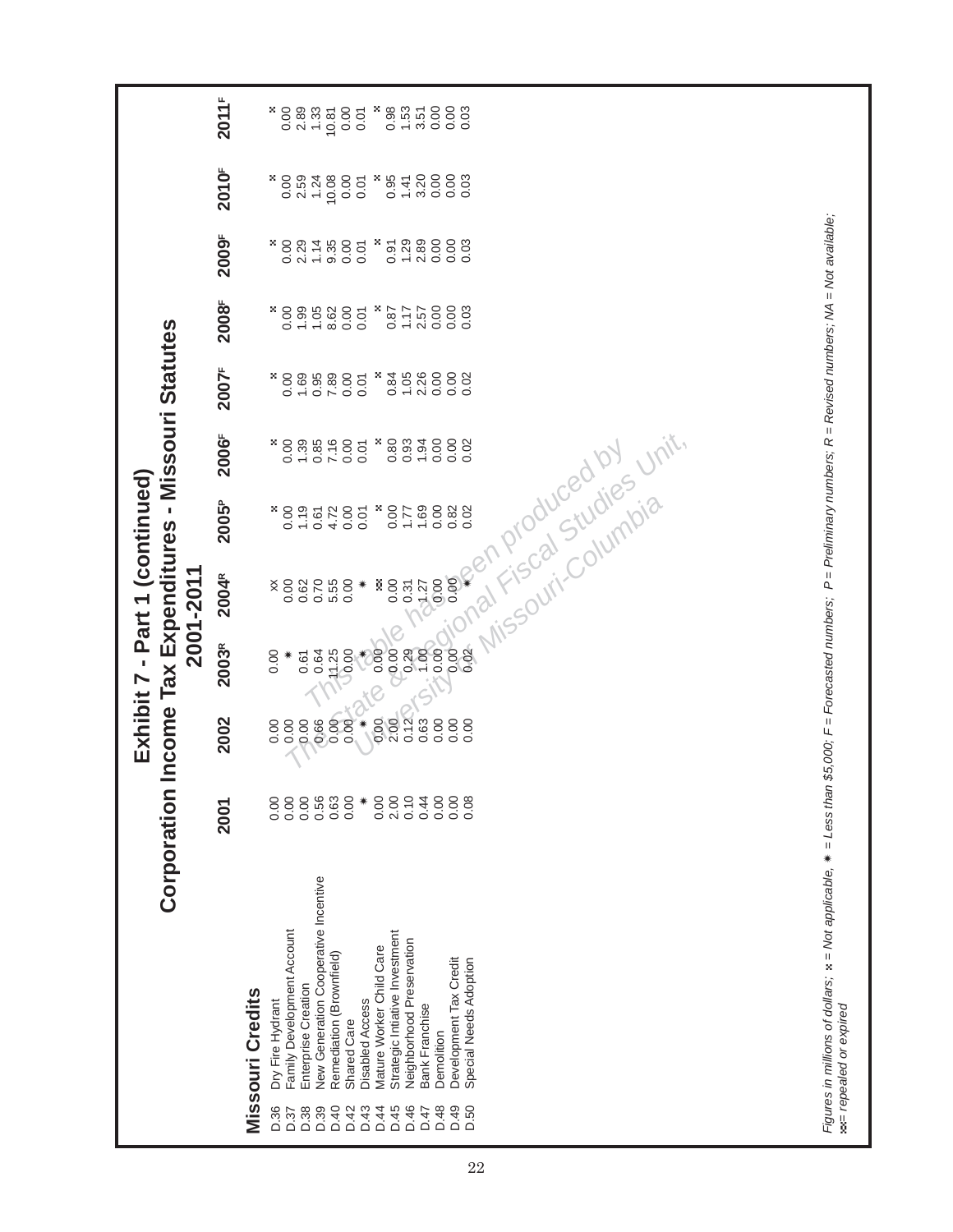|                                                                                                                                                                                                                                                                                                                                                                                 | Corporation Income Tax Expenditures - Federal Statutes |                                                                                     |                       | Exhibit 7 - Part 2           |                  |                              |                       |                              |                              |                        |                          |
|---------------------------------------------------------------------------------------------------------------------------------------------------------------------------------------------------------------------------------------------------------------------------------------------------------------------------------------------------------------------------------|--------------------------------------------------------|-------------------------------------------------------------------------------------|-----------------------|------------------------------|------------------|------------------------------|-----------------------|------------------------------|------------------------------|------------------------|--------------------------|
|                                                                                                                                                                                                                                                                                                                                                                                 |                                                        |                                                                                     |                       | 2001-2011                    |                  |                              |                       |                              |                              |                        |                          |
|                                                                                                                                                                                                                                                                                                                                                                                 | 2001                                                   | 2002                                                                                | 2003                  | 2004                         | 22005F           | 2006F                        | 2007F                 | 2008F                        | 2009F                        | 2010F                  | 2011 <sup>F</sup>        |
| Exclusions                                                                                                                                                                                                                                                                                                                                                                      |                                                        |                                                                                     |                       |                              |                  |                              |                       |                              |                              |                        |                          |
| Exempt Organizations<br>Credit Unions<br>A.01<br>A.02                                                                                                                                                                                                                                                                                                                           | $\frac{4}{2}$ $\frac{6}{2}$                            | $\mathop{\mathsf{Z}}\limits^{\mathsf{A}}$ $\mathop{\mathsf{S}}\limits^{\mathsf{A}}$ | 2.5                   | $2\frac{8}{2}$               | 3.0<br>≨         | ≨ ຕ<br>≥ິຕ                   | $2\frac{6}{3}$        | $\frac{4}{5}$ $\frac{8}{5}$  | ≨<br>4.1                     | ≨<br>4.4               | $rac{4}{5}$              |
| State and Local Interest (GO)<br>A.03                                                                                                                                                                                                                                                                                                                                           | 32.0                                                   | 16.5                                                                                | 42.5                  | 43.8                         | 40.3             | 41.5                         | 42.8                  | 44.1                         | 45.4                         | 46.7                   |                          |
| State and Local Interest (Other)<br>A.04                                                                                                                                                                                                                                                                                                                                        | 6.0                                                    | $3.\overline{6}$                                                                    | 9.4                   | 9.7                          | $\overline{9.7}$ | 10.0                         | 10.3                  | 10.7                         | 10.8                         | 11.2                   | $48.1$<br>$7.6$<br>$0.2$ |
| Sale or exchange of Brownfield sites<br>A.05                                                                                                                                                                                                                                                                                                                                    | ×                                                      | ×                                                                                   | ×                     | ×                            | ×                | $\overline{C}$               | $\overline{0}$ :      | 0.2                          | 0.3                          | 0.3                    |                          |
| Highway Projects & Rail Truck Transfer<br>A.22                                                                                                                                                                                                                                                                                                                                  |                                                        |                                                                                     |                       |                              |                  |                              |                       |                              |                              |                        |                          |
| Facilities                                                                                                                                                                                                                                                                                                                                                                      | ×                                                      |                                                                                     | ×                     | ×                            | $\overline{0}$ . | $\overline{0}$               | $\overline{O}$        | 0.2                          | 0.2                          | 0.2                    | 0.2                      |
| <b>Deductions</b>                                                                                                                                                                                                                                                                                                                                                               |                                                        |                                                                                     |                       |                              |                  |                              |                       |                              |                              |                        |                          |
| A.06a Accelerated Depreciation <sup>1</sup>                                                                                                                                                                                                                                                                                                                                     |                                                        |                                                                                     |                       |                              |                  |                              |                       |                              |                              |                        |                          |
| Rental Property                                                                                                                                                                                                                                                                                                                                                                 | 0.4                                                    | $-36$                                                                               |                       | $-0.3$                       | 4.9              | 5.2                          | 5.8                   | 6.2                          | 6.6                          | 7.1                    | 7.5                      |
| Other Property                                                                                                                                                                                                                                                                                                                                                                  | $-8.9$                                                 |                                                                                     | $-20.4$               | $-26.4$                      | 2.7              | 3.6                          | 4.9                   | 5.0                          | 6.6                          | 8.6                    | 10.2                     |
| Machinery and Equipment                                                                                                                                                                                                                                                                                                                                                         | 211.1                                                  | 117.1                                                                               | 254.0                 | $-60.2$                      | 207.3            | 273.2                        | 328.0                 | 392.5                        | 434.4                        | 473.9                  | 513.4                    |
| Percentage over Cost Depletion<br>Gas and Oil<br>A.06c                                                                                                                                                                                                                                                                                                                          |                                                        |                                                                                     |                       |                              |                  |                              |                       |                              |                              |                        |                          |
| Other Fuels                                                                                                                                                                                                                                                                                                                                                                     | ៍                                                      | $\overline{C}$                                                                      |                       |                              |                  |                              |                       |                              |                              |                        |                          |
| Non-Metallic Minerals                                                                                                                                                                                                                                                                                                                                                           | $\overline{1}$                                         | $\overleftarrow{\cdot}$                                                             |                       |                              | $\frac{4}{4}$    | $\frac{6}{1}$                | $\frac{8}{1}$         | $\frac{0}{1}$                | 2.1                          | 2.3                    | 2.4                      |
| Business Start-Up Costs<br>A.06d                                                                                                                                                                                                                                                                                                                                                | 0.5                                                    | $0.\overline{3}$                                                                    | $0.5^{\circ}$         | 0.3 <sub>1</sub>             | ×                | 46.9                         | х.                    | ×                            | ×                            | $\frac{8}{32.5}$       | ×                        |
| Research/Development Costs<br>A.06e                                                                                                                                                                                                                                                                                                                                             | 8.5                                                    | $-5.6$                                                                              | $-15.6$               | 27.5                         | 53.2             |                              | 42.1                  | 36.0                         | 32.2                         |                        | 32.7                     |
| Mineral Exploration/Development<br>Gas and Oil<br>A.06f                                                                                                                                                                                                                                                                                                                         |                                                        |                                                                                     |                       |                              |                  |                              |                       |                              |                              |                        |                          |
| Other Fuels                                                                                                                                                                                                                                                                                                                                                                     |                                                        |                                                                                     |                       |                              | ×.               | ×                            | ×                     | ×                            | ×                            | ×                      | ×                        |
| Non-Metallic Minerals                                                                                                                                                                                                                                                                                                                                                           | $\overline{0}$                                         |                                                                                     | 0.9                   | 0.9                          | $3.2^{11}$       | 4.4                          | 4.4                   | ვ<br>ვ                       | 2.9                          | 2.3                    | $\frac{0}{1}$            |
| Farm Cash Accounting Rules<br>A.06g                                                                                                                                                                                                                                                                                                                                             |                                                        |                                                                                     |                       |                              |                  |                              |                       |                              |                              |                        |                          |
| Expensing Certain Costs                                                                                                                                                                                                                                                                                                                                                         | $\overline{0}$ .                                       | $\overline{C}$                                                                      | $\overline{\text{o}}$ | $\tilde{c}$                  | $\vec{e}$        | $\overline{O}$               | $\overline{C}$        | $\overline{0}$ :             | $\overline{C}$               | $\overline{O}$         | $\overline{O}$           |
| Multi-Year Production Costs<br>Charitable Contributions<br>A.06h                                                                                                                                                                                                                                                                                                                | 12.8<br>$\overline{0}$ :                               |                                                                                     | 12.5                  | 13.2                         | (13.7)           | 14.5                         | 15.2                  | 16.1                         | 17.0                         | $\overline{O}$<br>17.7 | 18.5<br>$\overline{O}$   |
| Reserve for Bad Debts<br>A.06i                                                                                                                                                                                                                                                                                                                                                  |                                                        | $\begin{array}{c} 7 & 0 \\ 0 & 0 \\ 0 & 0 \end{array}$                              | $-0.1$                | $-0.1$                       |                  |                              |                       |                              |                              |                        |                          |
| Foreign Sales Corporations<br>A.061                                                                                                                                                                                                                                                                                                                                             |                                                        |                                                                                     |                       |                              |                  |                              |                       |                              |                              |                        |                          |
| Deferral of Income for Disc/FSC                                                                                                                                                                                                                                                                                                                                                 |                                                        | ≨                                                                                   | ≨                     | $\frac{4}{2}$                | ≨                | ≨                            | ≨                     | ₹                            | $\frac{4}{2}$                | ≸                      | ≨                        |
| Extraterritorial Income Exclusion                                                                                                                                                                                                                                                                                                                                               | NA<br>25.0                                             | 14.9                                                                                | 37.7                  | 35.4                         | 29.9             | 11.8                         | $0.\overline{8}$      | $0.\overline{3}$             | $0.\overline{3}$             | $0.\overline{3}$       | 0.2                      |
| Insurance Companies<br>A.06n                                                                                                                                                                                                                                                                                                                                                    | $0.\overline{3}$                                       | 0.3                                                                                 | $0.\overline{3}$      | $0.\overline{3}$             | 0.2              | $0.\overline{2}$             | $0.\overline{2}$      | $0.\overline{2}$             | 0.2                          | 0.2                    | $\overline{O}$           |
| Blue Cross & Blue Shield<br>A.06o                                                                                                                                                                                                                                                                                                                                               | $\overline{1}$ .0                                      | 1.2                                                                                 | $1\overline{4}$       | 1.4                          | 2.7              | 2.9                          | 3.1                   | 2.5                          | $2.\overline{8}$             | 3.0                    | $3.\overline{3}$         |
| Alaskan Native Corporation<br>A.06p                                                                                                                                                                                                                                                                                                                                             | $\lessgtr$                                             | $\stackrel{\triangle}{\geq}$                                                        | $\frac{4}{2}$         | $\stackrel{\triangle}{\geq}$ | $\lessgtr$       | $\stackrel{\triangle}{\geq}$ | $\lessgtr$            | $\stackrel{\triangle}{\geq}$ | $\stackrel{\triangle}{\geq}$ | $\lessgtr$             | ₹                        |
| Shipping Companies<br>A.06q                                                                                                                                                                                                                                                                                                                                                     | $\overline{0}$ .                                       | $\frac{1}{0}$ .0                                                                    | $\frac{1}{0}$ .9      | $\overline{\text{o}}$        | $\overline{0}$ . | $\overline{O}$               | $\overline{\text{o}}$ | $\overline{\circ}$           | $\overline{O}$               | $\overline{O}$ .       | $\overline{0}$ .         |
| Property Installment Sales<br>A.06s                                                                                                                                                                                                                                                                                                                                             | $0.\overline{8}$                                       |                                                                                     |                       | 0.9                          | 0.9              | 0.9                          | $0.\overline{9}$      | 1.0                          | 1.0                          | $\overline{1}$ .0      | $\frac{0}{1}$            |
| a deginning in 2003 the OMB changed the calculation of the accelerated depreciation tax expenditure. See Appendix XI for further explanation.                                                                                                                                                                                                                                   |                                                        |                                                                                     |                       |                              |                  |                              |                       |                              |                              |                        |                          |
| Classification (SIC) system to the North American Industrial Classification System (NAICS). With such a change, it becomes impossible to directly compare tax expenditures values prior<br>Figures in millions of dollars; NA = Not available; x = Not applicable . = Less than \$50,000; F = Forecasted numbers, 2 Beginning in 2005, we switched from the Standard Industrial |                                                        |                                                                                     |                       |                              |                  |                              |                       |                              |                              |                        |                          |
| to 2005 with those in 2005 and subsequent years.                                                                                                                                                                                                                                                                                                                                |                                                        |                                                                                     |                       |                              |                  |                              |                       |                              |                              |                        |                          |